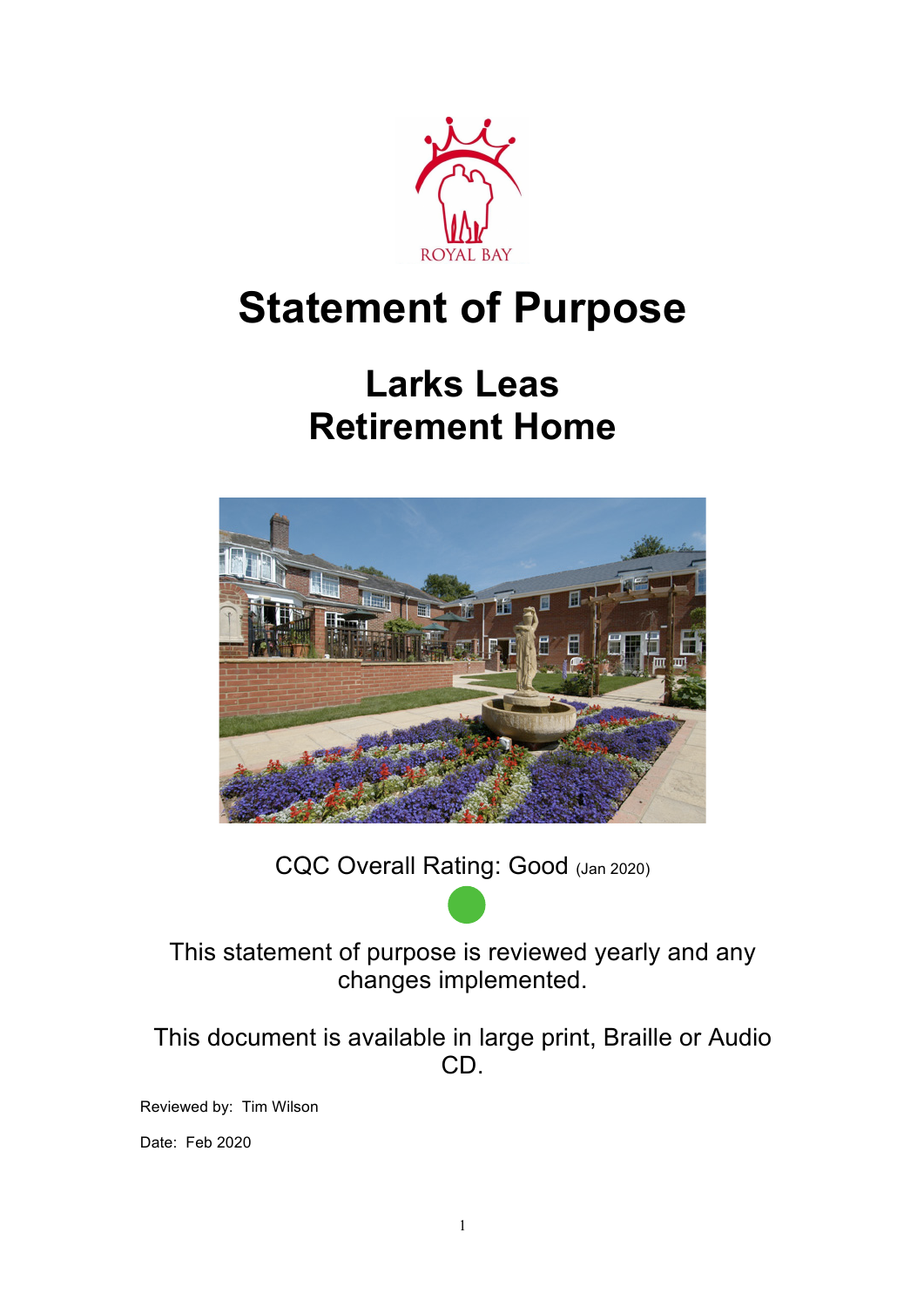### **INDEX**

| <b>CONTENT</b>                        | <b>PAGE</b>             |
|---------------------------------------|-------------------------|
| <b>INTRODUCTION TO LARKS LEAS</b>     | $\mathbf{3}$            |
| <b>STATEMENT OF BELIEFS</b>           | $\overline{\mathbf{3}}$ |
| <b>FAITH AND CULTURE</b>              | $\overline{\mathbf{4}}$ |
| <b>PROVISION OF CARE</b>              | $\overline{\mathbf{4}}$ |
| <b>DETAILS OF REGISTERED PROVIDER</b> | $\overline{\mathbf{4}}$ |
| <b>THE TEAM</b>                       | $\overline{\mathbf{4}}$ |
| <b>ORGANISATIONAL STRUCTURE</b>       | 4,8                     |
| <b>ADMISSION PROCEDURE</b>            | 5                       |
| <b>CARE PLANS</b>                     | 5                       |
| <b>SOCIAL ACTIVITIES</b>              | 5                       |
| <b>QUALITY ASSURANCE</b>              | 6                       |
| <b>FIRE PROCEDURE</b>                 | 6                       |
| <b>COMPLAINT PROCEDURE</b>            | 6,7                     |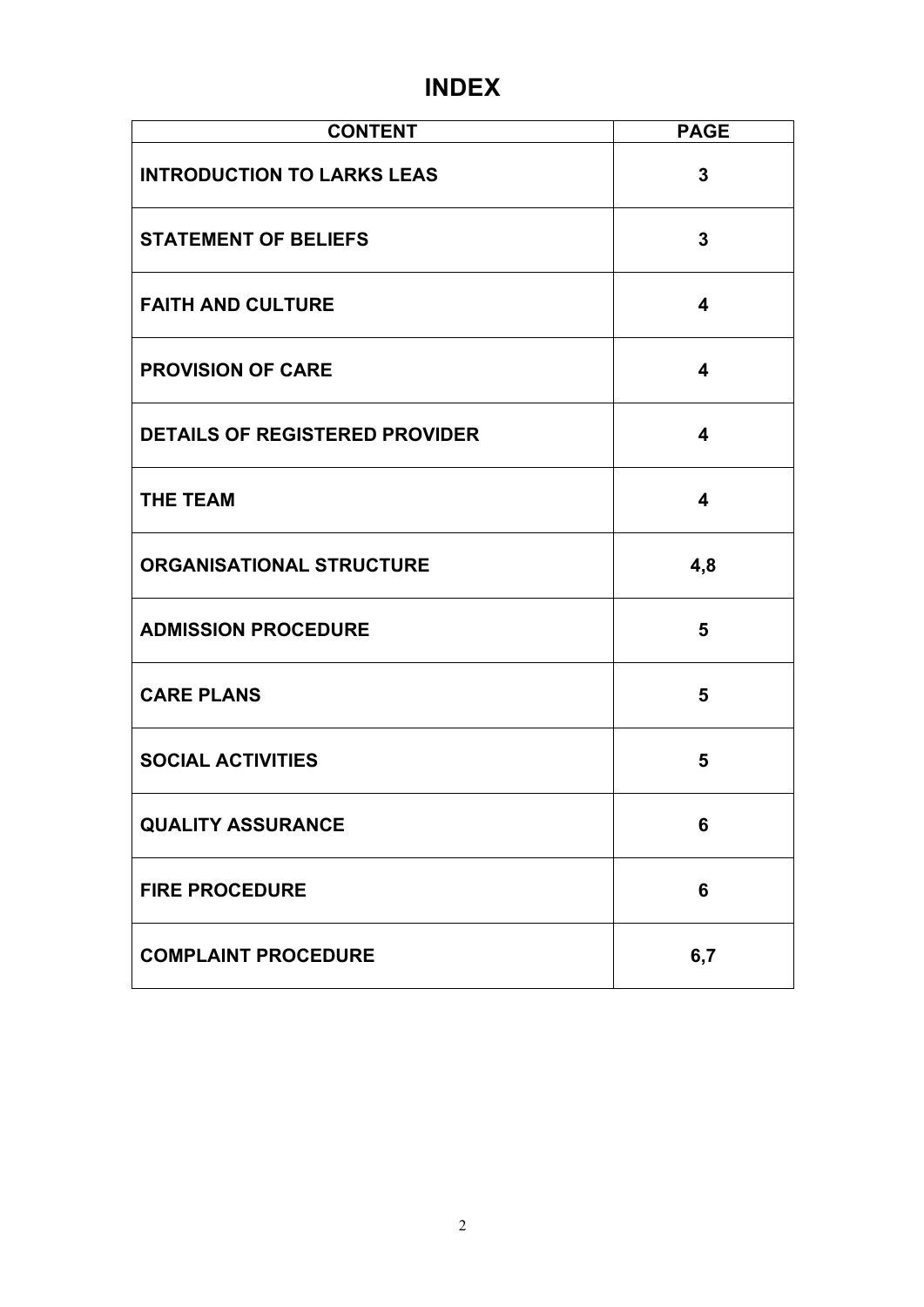#### **LARKS LEAS RETIREMENT HOME**

Larks Leas Retirement Home is part of Royal Bay Care Homes Ltd. The home is a 24 bed care home, which aims to provide the highest possible standards of care and accommodation. The accommodation is provided in 20 single rooms, 2 possible companion rooms, (Rooms 18 & 19) and most are en suite. The accommodation complies with the National Standards that came into force from 1<sup>st</sup> April 2002. The home maintains a close link with the community, friends and relatives and other members of the Interdisciplinary Team such as GPs, Dentists, Opticians, Physiotherapists and Occupational Therapists. Other services provided for our service user's comfort and welfare include a Hairdresser, Chiropodist and a variety of Home Entertainers.

The garden is a good size and, accessible to all Service Users, with ramps are provided for the use of wheelchairs. The garden is a particular feature of Larks Leas, well laid out with a fountain, paths, a gazebo, and border plants and other shrubs and trees and other mature exotic plants.

#### **STATEMENT OF BELIEFS**

Our aim is to provide all Service users with a life that is as normal as possible, given their individual health and care needs. We provide this in homely surroundings with care that will enable them to live as independently as possible with privacy, dignity and with the opportunity to make their own choices. To achieve this, we ensure that assessments of the needs are used to develop individual care plans.

Our objective is quite simple; to provide the highest quality care in the best possible surroundings. We always focus on a person's abilities, never their disabilities.

We believe that the home should be:

- Where each person is an individual.
- Where there are no unnecessary rules and regulations.
- Where dignity, peace and comfort take priority.
- Where companionship, interest and activity flourishes.
- And where people are supported to lead the fullest possible lives.

The Company's Philosophy is based upon the belief that the Service Users are entitled to be treated as individuals. We encourage independence, individual choice, consultation about services within the home, and maintaining social choice, e.g. the right to vote. The Service Users are given the opportunity to take part in a wide range of activities and interest.

We believe that our staff should maintain a smart well presented appearance and behave in a caring professional manner offering understanding, patience and friendship. The staff will work together as a team and promote a happy and relaxed atmosphere. Staff will treat residents with respect at all times. Trust is an integral part of our ability to provide consistent high standards of care. We will always strive to improve our nursing practice and implement new and updated aspects of medical developments.

'Open House' is the policy towards visitors to the Home. We encourage relatives, friends and other voluntary organisations to visit the Home during the day. This enables visitors to come along when it is convenient to them. Service users can receive visitors where they choose e.g.: their bedroom, the quiet rooms or in the garden

All visitors must ring for admittance and be greeted by a staff member. They must confirm who they are and whom they are visiting. The visitors' book must be signed so that if there is a fire, there is a record of who is in the Home.

Official visitors must produce identification before being admitted into the Home and also sign the visitors' book.

Service users have the right to access all of their personal records kept at the Home. A service user may nominate someone else such as the next of kin or person holding a Power of Attorney to access the records on their behalf.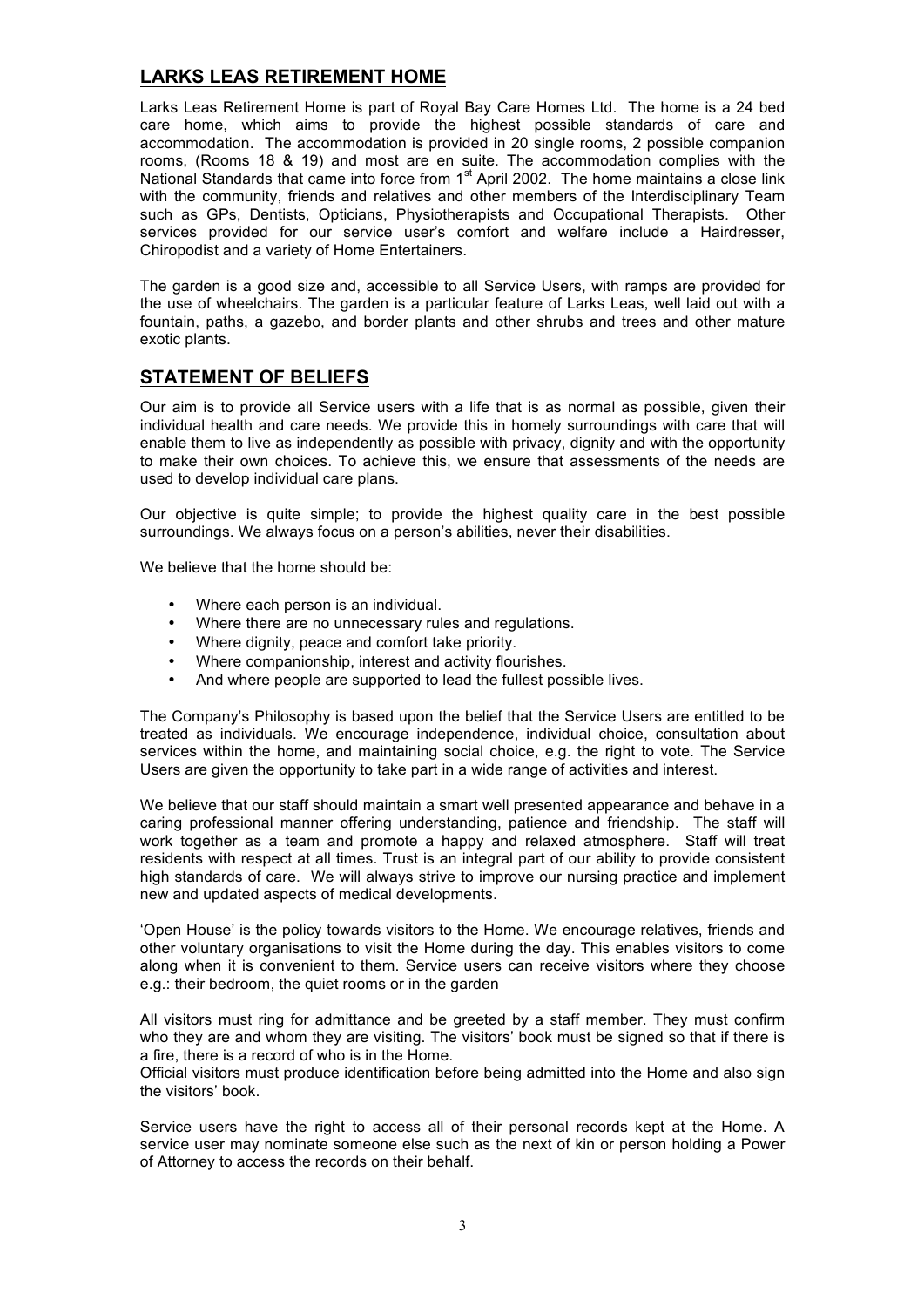#### **FAITH AND CULTURE**

Everyone has the right to continue to attend a place of worship of his or her faith. It is the duty of the Staff in the home to ensure that this is possible. Staff transport, relatives or volunteers may be used for this purpose. If the Service User is incapable of attending their chosen place of worship, then ministers are invited to visit or hold services in the Home.

The Home does facilitate the observance of those religious festivals that are appropriate to the faith of the Service Users. The observance of religious rituals to be carried out prior and post death is respected.

#### **PROVISION OF CARE**

The Home accommodates and offers care for people of both sexes and is also registered for Treatment of disease, disorder or injury. The Home accommodates and offers care for certain service users with mild dementia that would not infringe on the care of our other service users

#### **DETAILS OF REGISTERED PROVIDER**

Russell Wilson is a Masters of Business Administration graduate. He has many years of experience of operating in the private care sector. He has been a member of various trust committees associated with health care and was formerly Chairman of the Dorset branch of the Registered Nursing Homes Association.

Mr Russell Wilson Royal Bay Care Homes Ltd

86 Barrack Lane Aldwick Bognor Regis West Sussex PO21 4DG 01243 267755

#### **THE TEAM**

The Managing Director is Mr R L Wilson (for contact details see Registered Provider sub heading), the Financial Director is Mr A F Wilson, the Clinical Director is Jules Dove and the Communications Director is Tim Wilson.

The Registered Manager, Sue Andrew, is responsible for the overall management of the home and maintaining a liaison with medical professionals, Regulatory Authorities, relatives or friends of residents, and trade contacts.

The Team Leader is Jan Simpson. Working with the Manager, they ensure that the high standards of care in the home are maintained during the 24 hour cover. All our staff are either trained, undertaking training, to NVQ 2 or NVQ 3, or have gained equivalent levels through relevant experience.

Contact Sue at: Larks Leas Retirement home Milldown Road Blandford Dorset DT11 7DE 01258 452777

Email: sue.andrew@royalbay.co.uk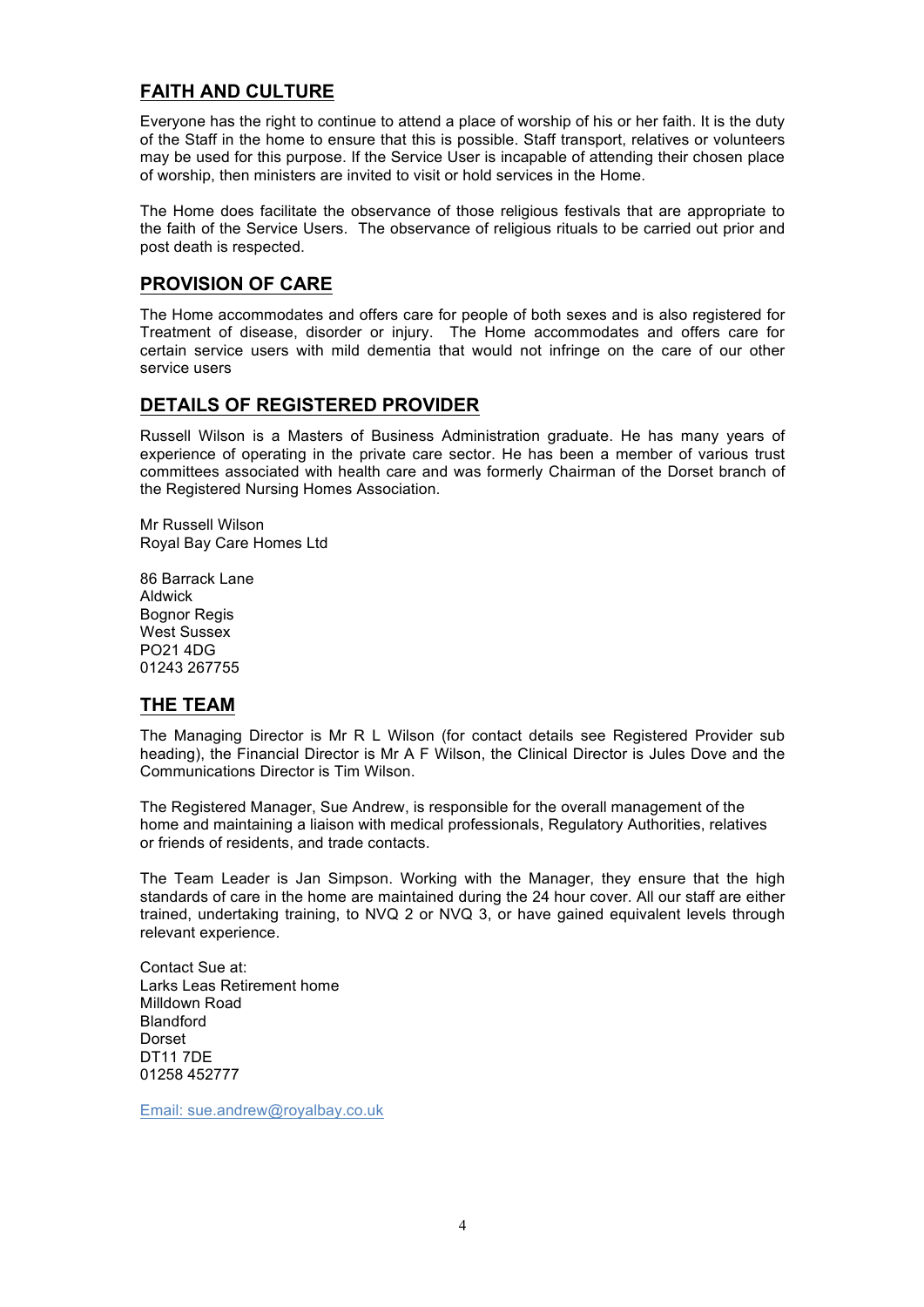#### **ORGANISATIONAL STRUCTURE**

**See attached schedule 1**

#### **ADMISSION PROCEDURE**

- $\cdot \cdot$  On receiving a referral we will arrange for an assessment to ascertain the care needs of the Service User. This is done either at their current address or hospital. We encourage Service Users and relatives to visit the Home as the first step of the assessment process.
- $\div$  A copy of the home's brochure will be given to the prospective Service User as well as an information pack. A Service Users Guide and a Statement of Purpose is also available.
- \* The completion of the Assessment form is done before the Service User is admitted to the Home.
- We only offer a place if we can be sure we can provide the care needed.
- $\cdot$  We accept emergency admissions and ensure the usual process is completed within ten days.
- v All service users are given a Residents Agreement, together with the Terms & Conditions of Residency

Admissions of an urgent nature are accepted in instances where the welfare of the individual might be harmed if the admission is delayed. Therefore it is possible to admit a service user without a full assessment being carried out.

In these circumstances as much information as possible will be obtained. The assessment will be completed as soon as possible after admission.

The emergency agreement is that admission is short term only and that any decision for the placement to become long term would not be made until a full assessment and review had been completed.

- $\cdot \cdot$  A representative of the home will carry out an assessment of need. The assessment will be discussed by the Manager and senior staff. If the needs identified by the assessment can be met by the facilities and services on offer at the Home a placement will be offered.
- An emergency admission can be accepted providing the person or agency referring the service user is able to provide sufficient information for the Manager to determine that the prospective resident has needs broadly within the services and facilities offered by the Home. The emergency agreement will state that the admission is short term and the placement could only become long term after a full assessment and review.

#### **CARE PLANS**

Based on assessment of needs and risks, care plans are drawn up with the service user or, with consent, their representative. The care plan offers a comprehensive holistic evaluation of the service user but principally focuses on the health and care needs and how these are to be met. The individual care is planned using the Roper Logan and Tierney model of nursing to assess the activities of daily living, in conjunction with this care plan a host of other assessment tools are used to deliver the best care for the service user. Care plans are reviewed monthly or when the individual's care needs differ.

#### **SOCIAL ACTIVITIES**

There is a full activities programme in the Home based upon the interests and abilities of the service users. A programme is published and accessible to everyone.

The home has access to disabled transport and arranges outings and visits to suit the needs and wishes of the service user.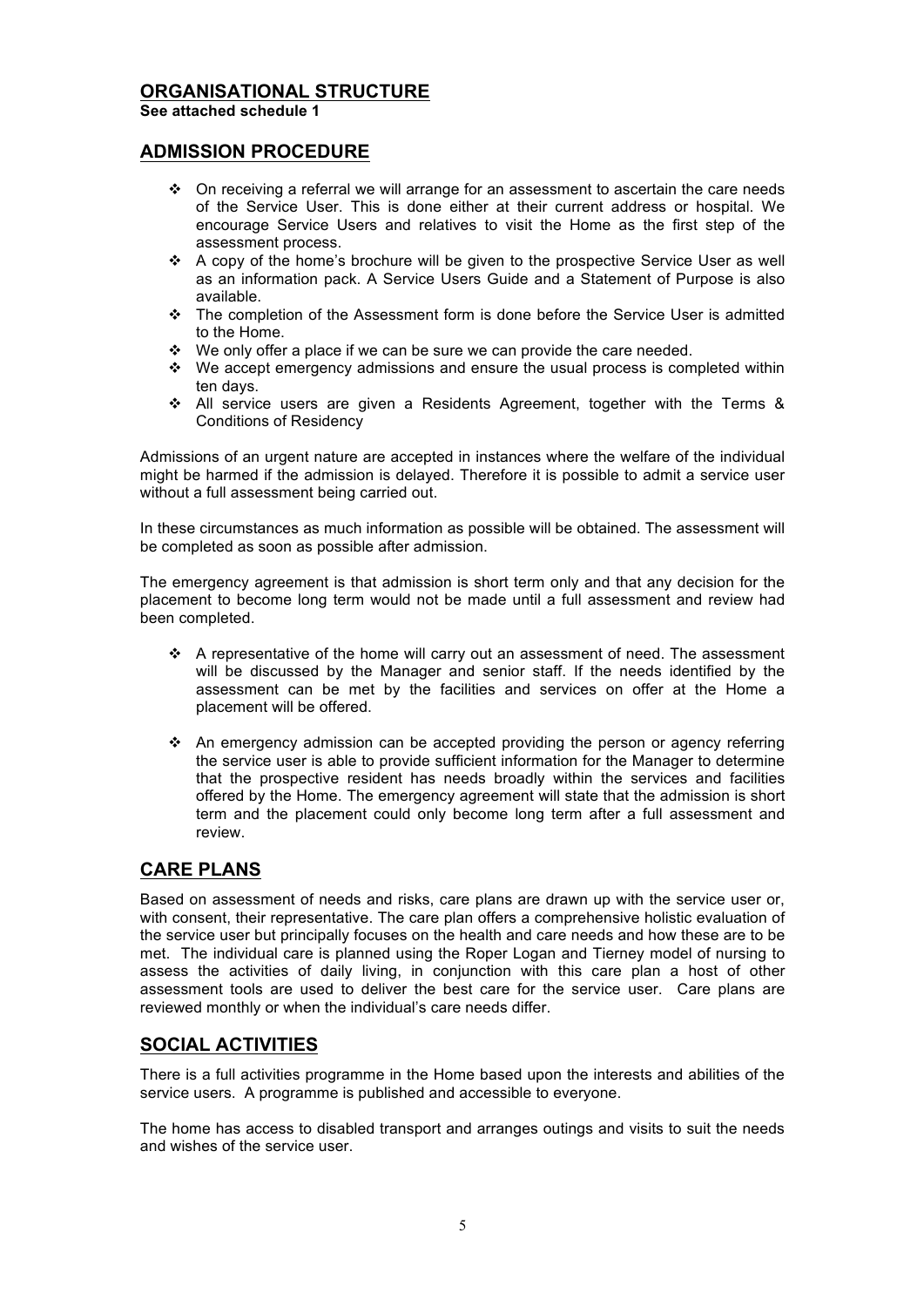#### **QUALITY ASSURANCE**

The home implements a fully comprehensive policy and procedure manual, which all staff must adhere to and use as reference. CQC have their quality assurance tool, which they implemented from under the Regulation 10(3) of the Health and Social Care Act 2008 (Regulated Activities) Regulations 2010, called the Provider Information Return (PIR). This is based on outcomes from the five Key Lines of Enquiry (KLOE) i.e. Is the service Safe, Effective, Responsive, Caring and Well Led, that must be assessed in order for the home to be compliant. We also have a Quality Assurance Audit which works alongside the CQC outcomes and incorporates questionnaires that are distributed to Service Users, Relatives, and Stakeholders, e.g.: GP's and District Nurses, on an annual basis, requesting their comments and views on the service and operation of the home. The consequent feedback contributes to us identifying the areas where there is a potential to improve the service.

Service User Forums are held to give our clients an opportunity to comment on the operation of the home. Matters of concern can be raised. Contributions and suggestions for inclusion in the activities in the home are encouraged and management can use the meetings to inform the service users of impending events, new policies, and changes taking place in the home and to gain the their views.

The home's complaint procedure can also act as an audit tool to improve care and conditions.

#### **FIRE PROCEDURE**

The home complies with all current Fire Regulations. A fire risk assessment has been carried out. The home is fully equipped with alarms, fire detection devices and fire fighting equipment. The building is designed to offer the correct barriers, compartments, and escape routes. Fire protection, detection equipment and systems are regularly checked. The alarm is tested on a weekly basis. People will be reminded before it is activated and assured there is no need for a response. Members of staff receive regular training and participate in fire drills. If the alarm sounds at any other time residents are asked to remain where they are behind closed doors until instructed otherwise.

#### **COMPLAINTS PROCEDURE**

While we trust that all our service users are satisfied with the quality of the care they receive, there may be occasions when a resident or relative may wish to raise a concern, or make a formal complaint.

Here at Larks Leas people are encouraged to feel free about raising concerns. It is hoped that a discussion with the Manager will resolve any issue. However, it may be necessary to make the complaint a written one. This should be directed to the Manager in the first instance.

If the Manager believes an investigation is necessary then they will forward it to the Company's Responsible Person below. The Responsible Person will carry out a thorough investigation with an impartial view and will notify the complainant within 28 days. The Service User, or their representative, is contacted within 28 days and if appropriate, advised on what action is intended to be taken.

#### **The Company's Responsible Person:**

Mr Russell Wilson Royal Bay Care Homes Ltd 86 Barrack Lane Aldwick Bognor Regis West Sussex PO21 4DG

Telephone: 01243 267755

Where the complaint may involve Managers themselves then the complaint can be sent **direct** to the Company's Responsible Person as the first resort.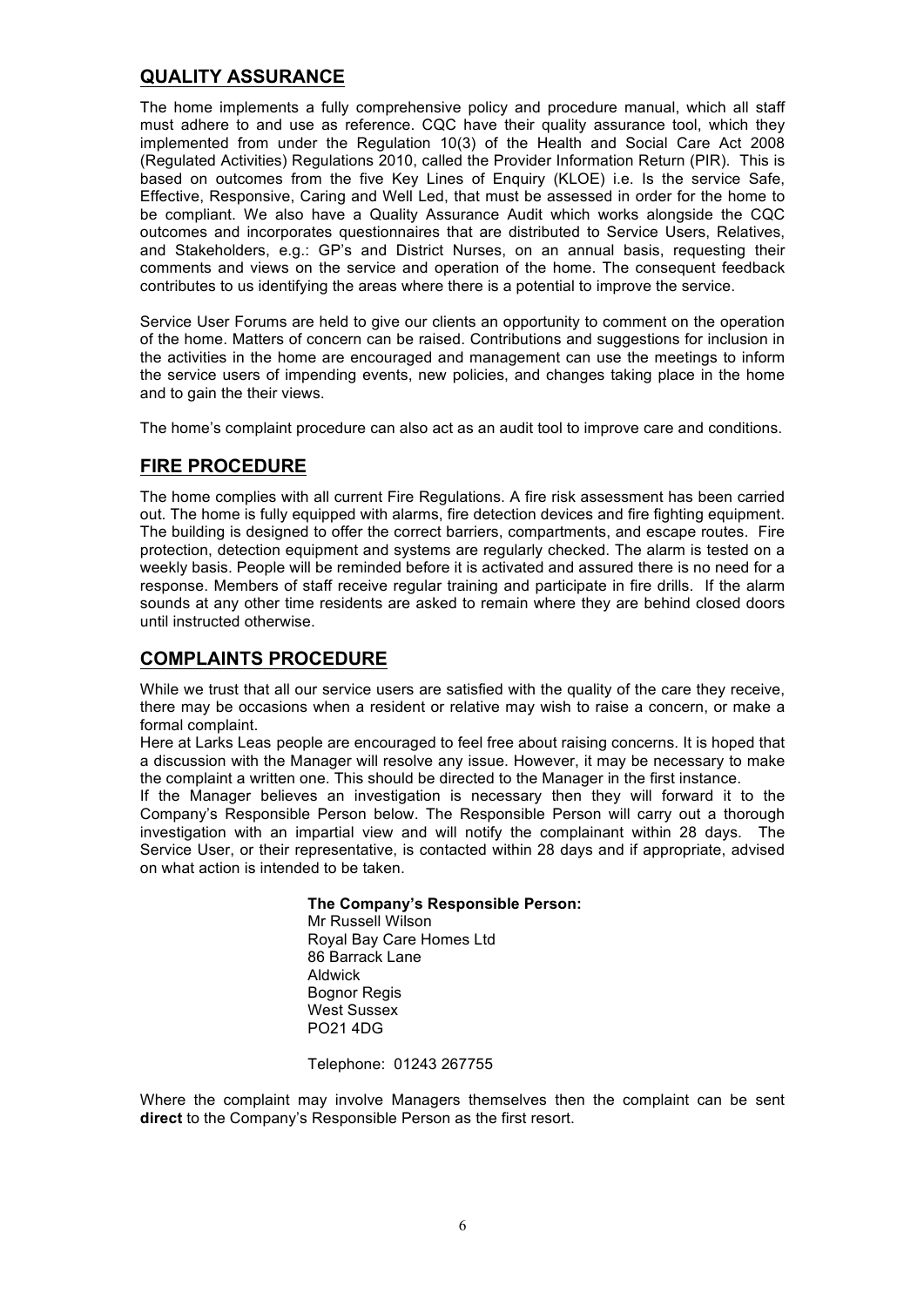If any matter above is still unresolved the complainant should write to:

Local Government Ombudsman PO Box 4771 **Coventry** CV4 0EH

Telephone: 03000 610614 or 0845 6021983 www.lgo.org.uk

Where the Service User is receiving care under a  $3<sup>rd</sup>$  party contract such as issued by Social Services or the NHS then the written complaint will also copied by us to the relevant offices below. The individual complainant can also contact these offices independently if they wish.

> Customer Care Department NHS Dorset Clinical Commissioning Group Vespasian House Bridport House **Dorchester** Dorset DT1 1TF 01305 368926 NHS Dorset Clinical Commissioning Group Canford House Discovery Court Business Centre 551-553 Wallisdown Road

Poole Dorset BH12 5AG Tel: 01202 541400

Privately funded Service Users can take advice from AGEUK or CROP (Citizens Rights for Older People) or the local Citizens Advice Bureau or any other relevant agency sourced by the internet.

The Care Quality Commission does not investigate individual complaints but their office can be sent the outcome of the complaint for their interest / information only. Details below:

Care Quality Commission **Citygate Gallowgate** Newcastle Upon Tyne NE1 4PA

Telephone: 03000 616161 www.cqc.org.uk

#### **THE CQC DOES NOT INVESTIGATE INDIVIDUAL COMPLAINTS.**